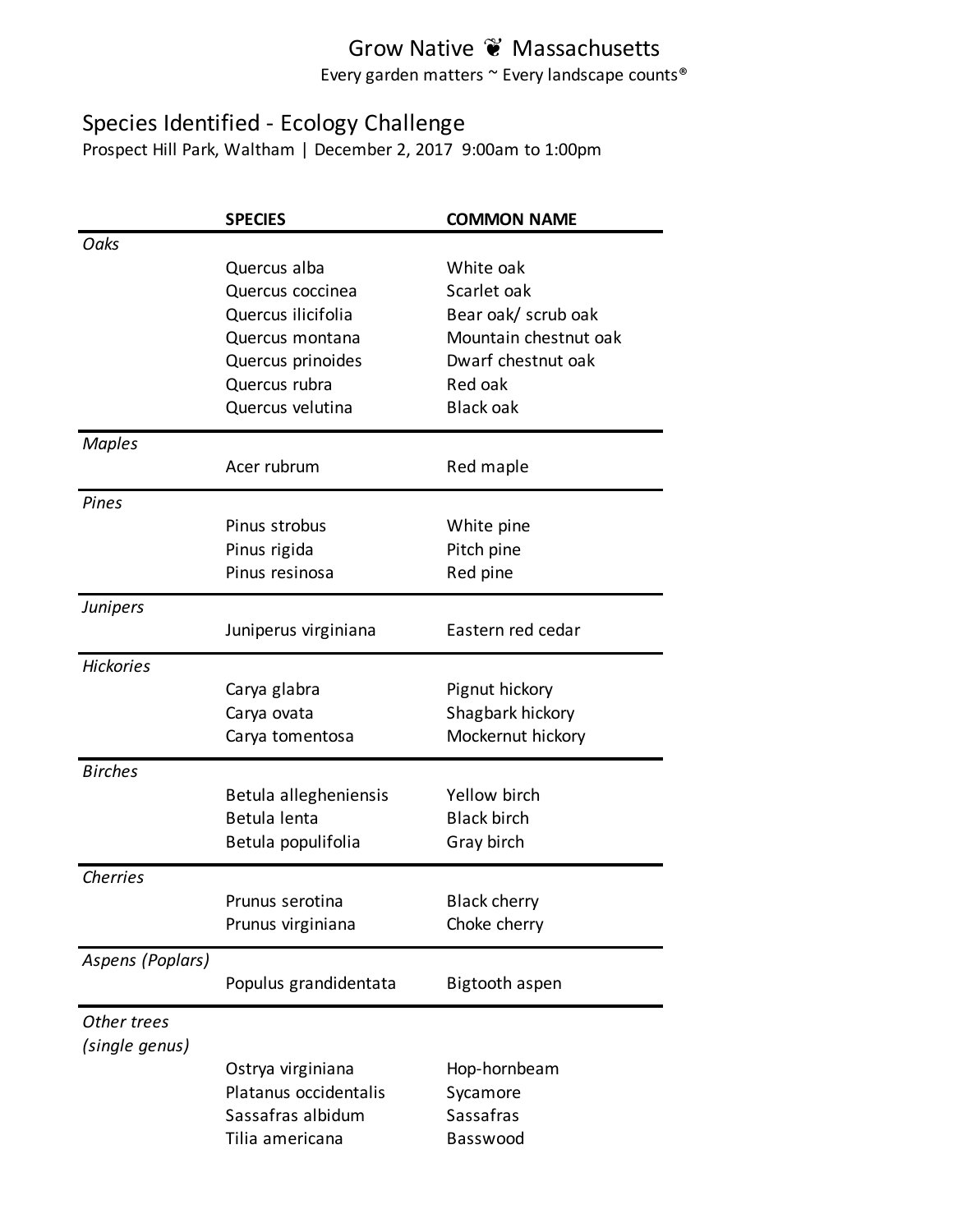Every garden matters  $\sim$  Every landscape counts®

| Mid-size shrubs |                                               |                           |
|-----------------|-----------------------------------------------|---------------------------|
|                 | Cephalanthus occidentalis                     | <b>Buttonbush</b>         |
|                 | Clethra alnifolia                             | Summersweet               |
|                 | Corylus cornuta                               | <b>Beaked hazelnut</b>    |
|                 | Gaylussacia baccata                           | Huckleberry               |
|                 | Lindera benzoin                               | Spicebush                 |
|                 | Rhus glabra                                   | Smooth sumac              |
|                 | Rhus typhina                                  | Staghorn sumac            |
|                 | Rubus occidentalis                            | <b>Black raspberry</b>    |
|                 | Vaccinium angustifolium                       | Lowbush blueberry         |
|                 | Vaccinium corymbosum                          | Highbush blueberry        |
|                 | Viburnum acerifolium                          | Mapleleaf viburnum        |
| Sub-shrubs/     |                                               |                           |
| groundcovers    |                                               |                           |
|                 | Arctostaphylos uva-ursi                       | Bearberry                 |
|                 | Chimaphila maculata                           | Spotted wintergreen       |
|                 | Chimaphila umbellata                          | Pipsissewa                |
|                 | Gaultheria procumbens                         | Wintergreen               |
|                 | Mitchella repens                              | Partridgeberry            |
| <b>Vines</b>    |                                               |                           |
|                 | Smilax rotundifolia                           | Common greenbriar         |
|                 | <b>Toxicodendron radicans</b>                 | Poison ivy                |
|                 | Vitis labrusca                                | Wild fox grape            |
| Ferns           |                                               |                           |
|                 | Dennstaedtia punctilobula                     | Hay-scented fern          |
|                 | Pteridium aquilinum                           | Bracken fern              |
| Wildflowers     |                                               |                           |
|                 | Antennaria plantaginifolia                    | Plantain-leaved pussytoes |
|                 | Boechera canadensis                           | Sicklepod rockcress       |
|                 | Desmodium paniculatum                         | Panicled tick trefoil     |
|                 | Eurybia divaricata                            | White wood aster          |
|                 | Helianthus divaricatus                        | Woodland sunflower        |
|                 | Lepidium virginicum                           | Pepperweed                |
|                 | Solidago caesia                               | Bluestem goldenrod        |
|                 | Solidago canadensis                           | Canada goldenrod          |
|                 | Solidago rugosa                               | Roughleaf goldenrod       |
|                 | Symphyotrichum cordifolium Heart-leaved aster |                           |
|                 | Symphyotrichum patens                         | Late purple aster         |
|                 | Trichostema dichotomum                        | Forked bluecurls          |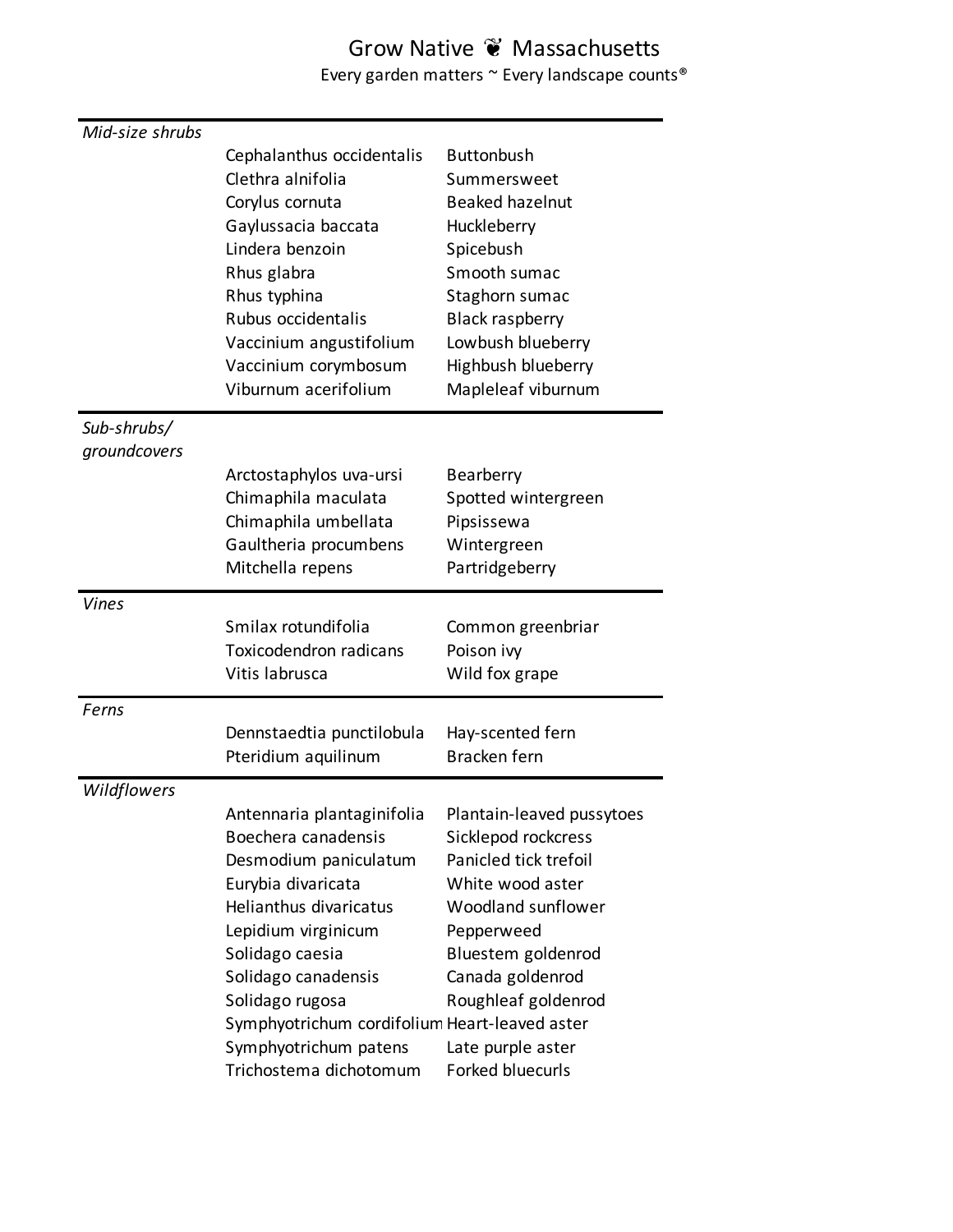Every garden matters  $\sim$  Every landscape counts®

| Mosses       |                                                                                                                                                                                                                                                                                |                                                                                                                                                                                                                                                                                     |                        |
|--------------|--------------------------------------------------------------------------------------------------------------------------------------------------------------------------------------------------------------------------------------------------------------------------------|-------------------------------------------------------------------------------------------------------------------------------------------------------------------------------------------------------------------------------------------------------------------------------------|------------------------|
|              | Polytrichum commune<br>Polytrichum jupinerinum<br>Polytrichum piliferum<br>Thuidium spp.<br>Sphagnum spp.                                                                                                                                                                      | Common haircap moss<br>Juniper haircap moss<br><b>Bristly haircap moss</b><br>Fern moss<br>Sphagnum moss                                                                                                                                                                            |                        |
| Grasses      |                                                                                                                                                                                                                                                                                |                                                                                                                                                                                                                                                                                     |                        |
|              | Carex pensylvanica<br>Schizachyrium scoparium                                                                                                                                                                                                                                  | Pennsylvania sedge<br>Little bluestem                                                                                                                                                                                                                                               |                        |
| Non-native   |                                                                                                                                                                                                                                                                                |                                                                                                                                                                                                                                                                                     |                        |
| (or planted) | Acer platanoides<br>Allaria petiolata<br>Arctium minus (spp?)<br>Artemisia vulgaris<br>Berberis thunbergii                                                                                                                                                                     | Norway Maple<br>Garlic mustard<br>Common burdock<br>Mugwort<br>Japanese barberry                                                                                                                                                                                                    |                        |
|              | Callicarpa spp.<br>Celastrus orbiculatus<br>Convallaria majalis<br>Daucus carota<br>Euonymus alatus<br>Fallopia japonica<br>Frangula alnus<br>Hypericum perforatum<br>Lamium galeobdolon<br>Lonicera morrowii (spp?)<br>Malus baccata<br>Pachysandra terminalis<br>Picea abies | Beauty berry<br>Asiatic bittersweet<br>Lily-of-the-valley<br>Queen Anne's Lace<br><b>Burning bush</b><br>Japanese knotweed<br>Glossy false buckthorn<br>Common St. John's wort<br>Yellow henbit<br>Invasive shrub honeysuckle<br>Siberian crabapple<br>Pachysandra<br>Norway spruce | (planted)              |
|              | Rhamnus cathartica<br>Rhododendrom maximum<br>Rosa multiflora<br>Solanum dulcamara<br>Sorbus aucuparia<br>Taraxacum officinale<br>Taxus cuspidata<br>Trifolium pratense<br>Verbascum thapsus<br>Viburnum rhytidophyllum                                                        | Common buckthorn<br>Rhododendron cultivar<br>Multiflora rose<br>Climbing nightshade<br>European mountain-ash<br>Dandelion<br>Taxus cuspidata<br>Red clover<br>Common mullein<br>Leatherleaf viburnum                                                                                | (planted)<br>(planted) |